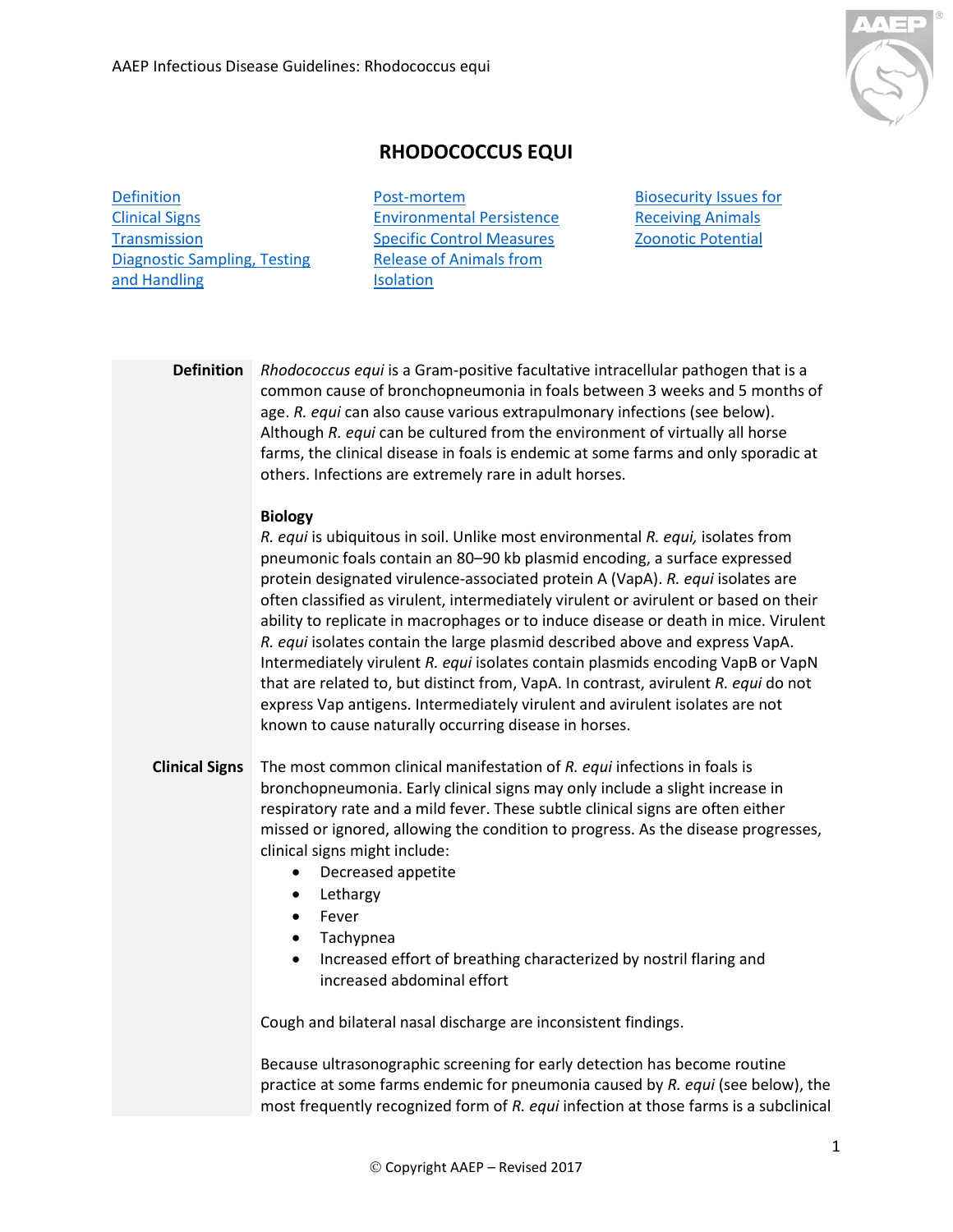

form in which foals develop sonographic evidence of peripheral pulmonary consolidation or abscessation without necessarily manifesting clinical signs.

Extrapulmonary manifestations of rhodococcal infections are common. Extrapulmonary disorders might occur concurrent with or independent of pneumonia. Abdominal lesions (see necropsy below) are present in approximately 50% of foals that die from infections caused by *R. equi*. However, the majority of foals with abdominal lesions do not show clinical signs of abdominal disease. Polysynovitis is present in approximately 25–30% of cases with clinical *R. equi* infections. In some foals, lameness might be the result of septic arthritis or, more commonly, osteomyelitis caused by *R. equi*. Uveitis is not uncommon and might result in blepharospasm, ocular discharge, and blindness in severely affected foals. Occasionally, *R. equi* can cause infections of a variety of other extrapulmonary tissues or organs. Although rare, clinical signs resulting from abdominal infection with *R. equi* might include fever, diarrhea, weight loss or failure to thrive, and colic.

Incubation The incubation period following experimental intrabronchial challenge varies **Period** from approximately 9 days after administration of a heavy inoculum to approximately 2–4 weeks when a lower inoculum is administered. However, the incubation period under field conditions is unknown and likely varies depending on several factors including the number of virulent bacteria in air samples in the environment, the age of the foal, and host defense mechanisms.

<span id="page-1-0"></span>**Transmission** Inhalation of virulent *R. equi* is the major route of pulmonary infection in foals. Ingestion of the organism is an important route of exposure, and likely of immunization, but rarely leads to hematogenously acquired pneumonia unless a foal has multiple exposures to extremely large numbers of bacteria.

## <span id="page-1-1"></span>**Sampling,**

**Diagnostic**  The distinction between lower respiratory tract infections caused by *R. equi* and **Testing and**  ultrasonography or radiography raise the degree of suspicion that pneumonia in a **Handling** given foal might be caused by *R. equi* rather than by another microorganism. those caused by other pathogens is difficult. Detection of abscesses by thoracic However, the definitive diagnosis of bronchopneumonia caused by *R. equi* should be based on bacteriologic culture or amplification of the *vapA* gene by polymerase chain reaction (PCR) from a tracheobronchial aspirate obtained from a foal with 1) clinical signs of lower respiratory tract disease, 2) cytological evidence of septic airway inflammation, and/or 3) radiographic or ultrasonographic evidence of bronchopneumonia. Amplification of *vapA* by PCR may be done in conjunction with, but should not replace, bacterial culture because PCR does not permit identification of other bacterial pathogens and *in vitro* antimicrobial susceptibility testing of *R. equi* isolates. The definitive diagnosis of extrapulmonary infections (e.g. abdominal abscess, osteomyelitis) caused by *R. equi* must rely on bacteriologic culture or PCR amplification of *vapA* from samples from the site of infection. The diagnosis of extrapulmonary disorders from sites at which *R. equi* cannot be detected (e.g. uveitis or polysynovitis) should be based on isolation of *R. equi* from a tracheobronchial aspirate or other primary sites of infection. The diagnosis of enterocolitis caused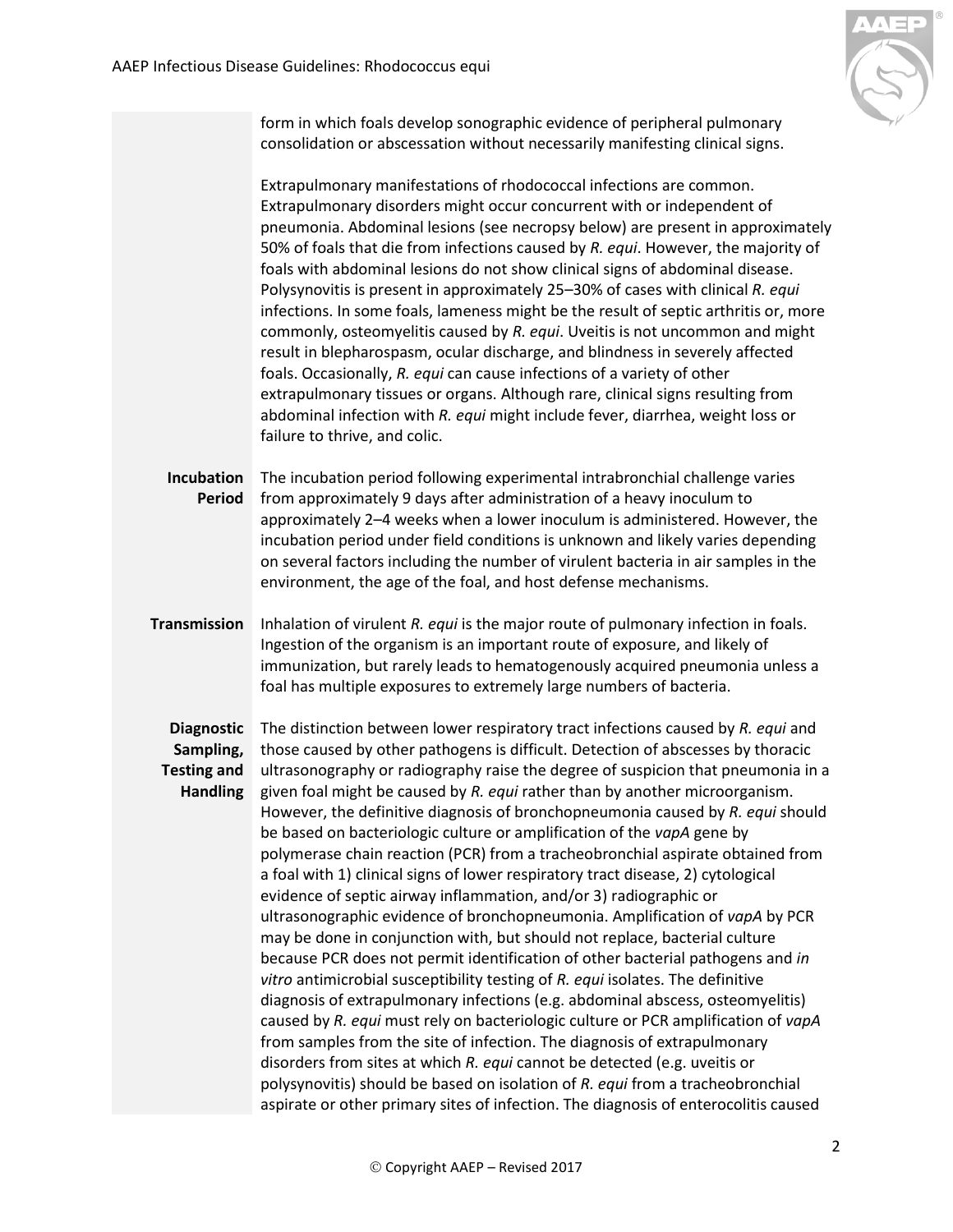

<span id="page-2-2"></span><span id="page-2-1"></span><span id="page-2-0"></span>

|                                            | by R. equi is problematic because isolation of R. equi from feces cannot be taken<br>as evidence of enterocolitis caused by R. equi.                                                                                                                                                                                                                                                                                                                                                                                                                                                                                                                                                                                                                                                                                                                                                                                                                                                                                                                                                                                                                                                                                                                                                                                                                                                                                                                                                                                                                                                                       |
|--------------------------------------------|------------------------------------------------------------------------------------------------------------------------------------------------------------------------------------------------------------------------------------------------------------------------------------------------------------------------------------------------------------------------------------------------------------------------------------------------------------------------------------------------------------------------------------------------------------------------------------------------------------------------------------------------------------------------------------------------------------------------------------------------------------------------------------------------------------------------------------------------------------------------------------------------------------------------------------------------------------------------------------------------------------------------------------------------------------------------------------------------------------------------------------------------------------------------------------------------------------------------------------------------------------------------------------------------------------------------------------------------------------------------------------------------------------------------------------------------------------------------------------------------------------------------------------------------------------------------------------------------------------|
| Post-mortem                                | The most common lesion is pyogranulomatous bronchopneumonia with<br>abscessation. Abdominal lesions such as ulcerative enterocolitis or typhlitis,<br>suppurative inflammation of the mesenteric and/or colonic lymph nodes, or<br>abdominal abscesses are not uncommon. Polysynovitis and/or osteomyelitis<br>might be present. Other very rare extrapulmonary manifestations of R. equi<br>infections in foals include guttural pouch empyema, sinusitis, pericarditis,<br>nephritis, as well as hepatic, renal, and intracranial abscessation.                                                                                                                                                                                                                                                                                                                                                                                                                                                                                                                                                                                                                                                                                                                                                                                                                                                                                                                                                                                                                                                          |
| Environmental<br><b>Persistence</b>        | R. equi is ubiquitous in soil.                                                                                                                                                                                                                                                                                                                                                                                                                                                                                                                                                                                                                                                                                                                                                                                                                                                                                                                                                                                                                                                                                                                                                                                                                                                                                                                                                                                                                                                                                                                                                                             |
| <b>Specific Control</b><br><b>Measures</b> | In the absence of an effective vaccine, control and prevention of the disease at<br>farms endemic for infections caused by R. equi have relied on passive<br>immunization and screening to promote earlier recognition of the disease.                                                                                                                                                                                                                                                                                                                                                                                                                                                                                                                                                                                                                                                                                                                                                                                                                                                                                                                                                                                                                                                                                                                                                                                                                                                                                                                                                                     |
|                                            | Administration of hyperimmune plasma (HIP)<br>Intravenous administration of commercially available and licensed plasma<br>containing antibody against R. equi is recommended as an aid for preventing<br>pneumonia caused by R. equi at endemic farms. Although the data are conflicting,<br>and not all controlled clinical trials have shown a statistically significant reduction<br>in the cumulative incidence of R. equi pneumonia, most studies have<br>demonstrated reduction of relative risk, suggesting some benefit of HIP. The<br>optimal amount of plasma to be transfused and the optimal age at which<br>transfusion should occur remain to be determined. There is experimental<br>evidence that administration of HIP before infection is important. Therefore, it is<br>commonly recommended that foals receive transfusion of at least 1 L of HIP no<br>later than the 2 <sup>nd</sup> day of life. Because early administration may result in the<br>decline of passively transferred antibody to a non-protective level at a time when<br>foals are still susceptible to R. equi and when environmental challenge is high, it is<br>a common practice to administer a $2^{nd}$ dose of HIP at 2-4 weeks of age. Currently,<br>there is insufficient information to recommend one brand of licensed antibody<br>product over another. Transfusion of HIP is not completely effective and<br>therefore does not eliminate the need for careful monitoring of foals at risk.<br><b>Screening</b><br>R. equi pneumonia is often not recognized until it is well advanced and, therefore, |
|                                            | difficult to treat. The rationale for screening is the assumption that detecting foals<br>in the early stages of disease along with appropriate treatment of affected foals<br>will improve outcome. It is important to emphasize that screening methods are<br>not diagnostic tests. A useful screening test is one in which the probability of<br>disease is high with a positive test result (high positive predictive value) and very                                                                                                                                                                                                                                                                                                                                                                                                                                                                                                                                                                                                                                                                                                                                                                                                                                                                                                                                                                                                                                                                                                                                                                  |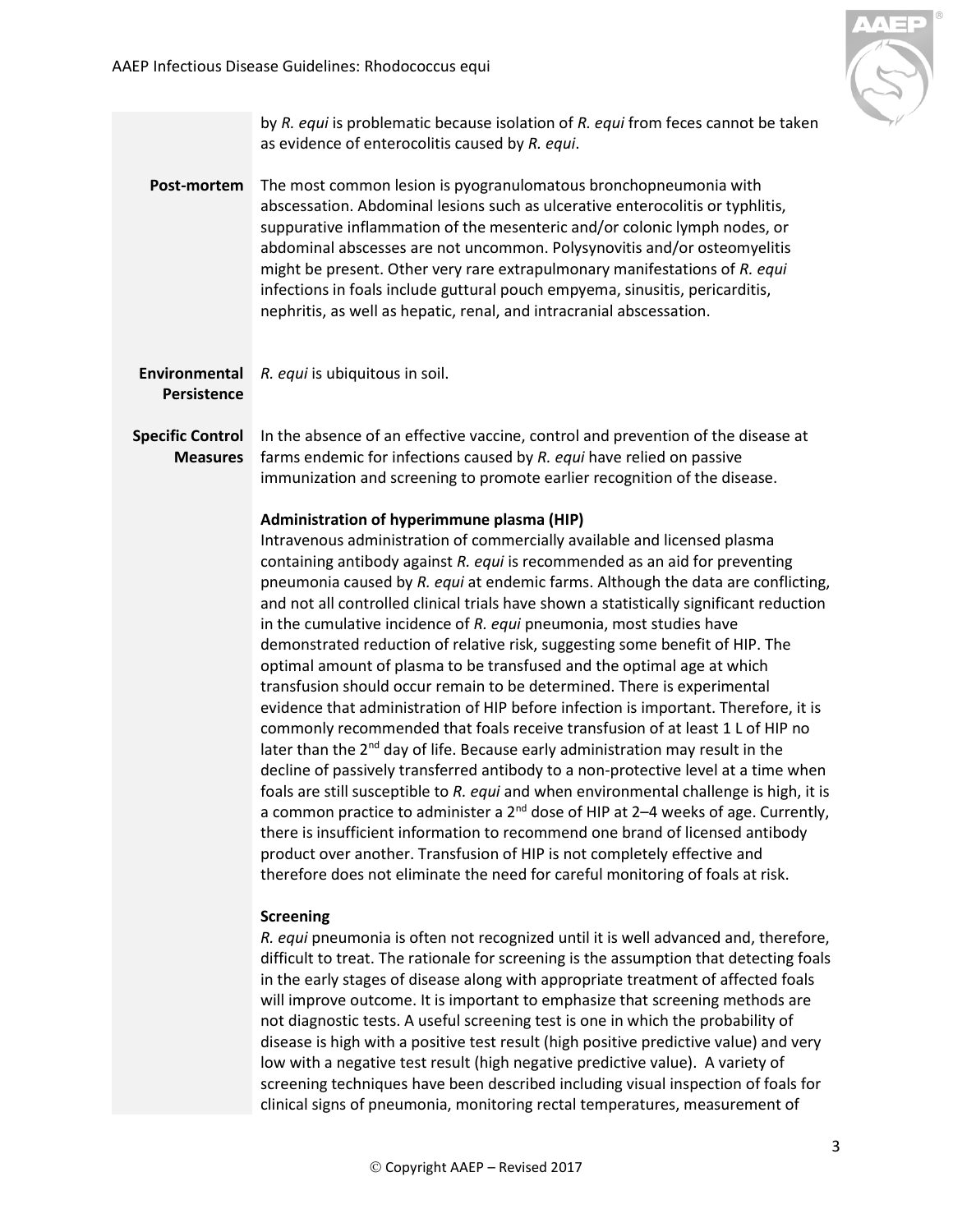

hematological variables or acute phase proteins, serology, and thoracic imaging using ultrasonography. Systematic comparisons of these tests have not been performed but studies indicate that serology to detect antibodies against *R. equi* and measurement of fibrinogen or serum amyloid A concentrations are not useful screening tests.

Over the past 10–15 years, control of *R. equi* infections at many farms where the disease is endemic has relied on early detection of subclinical pulmonary disease using thoracic ultrasonography and initiation of treatment with antimicrobial agents prior to development of clinical signs.

Ultrasonography of the chest offers several advantages over other screening tests:

- 1. Results are specific for the presence of pulmonary pathology
- 2. Results are available immediately
- 3. The procedure allows for assessment of lesion severity and response to therapy

Although controlled studies are lacking periodic ultrasonography of the chest appears to have decreased mortality due to *R. equi* pneumonia at some farms relative to historical data. However, recent double blinded randomized placebo controlled studies at an endemic farm documented that the majority of foals with small pulmonary lesions (sum of lesion diameters [or abscess score] of 1-10 cm) recover without antimicrobial therapy. In addition, antimicrobial treatment of foals with small ultrasonographic lesions did not significantly hasten lesion resolution compared to administration of a placebo. In contrast, studies performed at the same farm showed that treatment of foals with lesion scores > 10 cm provided a significant benefit over administration of a placebo. The extent to which these results might be extrapolated to other farms is unknown.

Because it is impossible to know which specific foals might recover spontaneously from subclinical disease, and because *R. equi* infections can cause severe disease, many breeding farms elect to treat all foals with ultrasonographic lesions. This approach has resulted in an increased number of foals treated for presumptive *R. equi* pneumonia. The temporal association between this widespread use of macrolides and rifampin because of ultrasonographic screening and emergence of macrolide and rifampin resistance has been documented at some farms. Additional studies are needed to determine the risks and benefits of treating subclinically affected foals.

<span id="page-3-1"></span><span id="page-3-0"></span>**Release of**  There are no isolation requirements for foals with this disease. **Animals from Isolation Biosecurity**  Foals with pneumonia caused by *R. equi* shed higher numbers of *R. equi* in their **Issues for**  feces than healthy foals or foals with subclinical lesions. Therefore, pneumonic **Receiving**  foals might be an important source of contamination of the environment with

**Animals** virulent *R. equi* but there is no evidence that *R. equi* infection is contagious